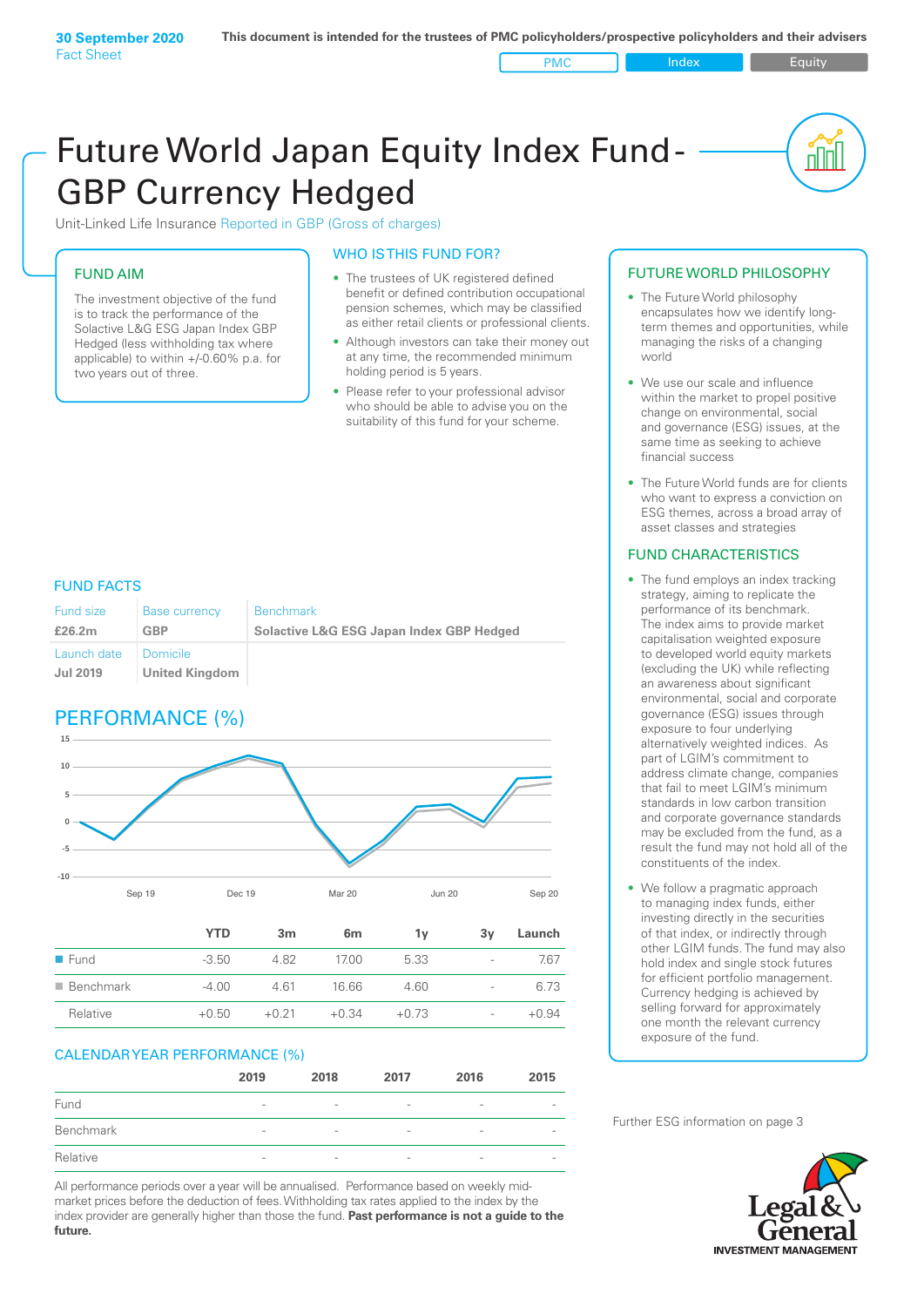Unit-Linked Life Insurance Reported in GBP (Gross of charges)

# PORTFOLIO BREAKDOWN

All data source LGIM unless otherwise stated. Totals may not sum due to rounding. In order to minimise transaction costs, the Fund will not always own all the assets that constitute the index and on occasion it will own assets that are not in the index.



# SECTOR (%)

| Consumer Cyclical           | 273  |
|-----------------------------|------|
| Consumer Non-cyclical       | 21.7 |
| $\blacksquare$ Industrials  | 176  |
| ■ Communications & Tech     | 15.4 |
| <b>Banks (Equity)</b>       | 51   |
| Commodities                 | 34   |
| Insurance (Equity)          | 3.2  |
| ■ Property                  | 3.1  |
| Financial Services (Equity) | 2.3  |
| ■ Other                     | ი 9  |
|                             |      |

# COUNTRY (%)

Japan 100.0

| $\blacksquare$ Large     | 822  |
|--------------------------|------|
| $\blacksquare$ Mid       | 16.7 |
| $\blacksquare$ Small     | 11   |
| $\blacksquare$ Undefined | 0 Q  |

■ Top 10 holdings 25.8% Rest of portfolio 74.3% No. of holdings in fund 313 No. of holdings in index 331

# $(\%)$  TOP 10 HOLDINGS  $(\%)$

| <b>Toyota Motor Corp</b>      | 56  |
|-------------------------------|-----|
| Sony Corp                     | 46  |
| Softbank Group Corp           | 27  |
| Takeda Pharmaceutical Coll td | 26  |
| Recruit Holdings Co Ltd       | 2.3 |
| Nintendo                      | 1.9 |
| Nippon Telegraph & Telephone  | 16  |
| Nidec Corp                    | 15  |
| Hitachi I td                  | 15  |
| Shiseido Co Ltd               | 1.5 |
|                               |     |



The Index Fund Management team comprises 25 fund managers, supported by two analysts. Management oversight is provided by the Global Head of Index Funds. The team has average industry experience of 15 years, of which seven years has been at LGIM, and is focused on achieving the equally important objectives of close tracking and maximising returns.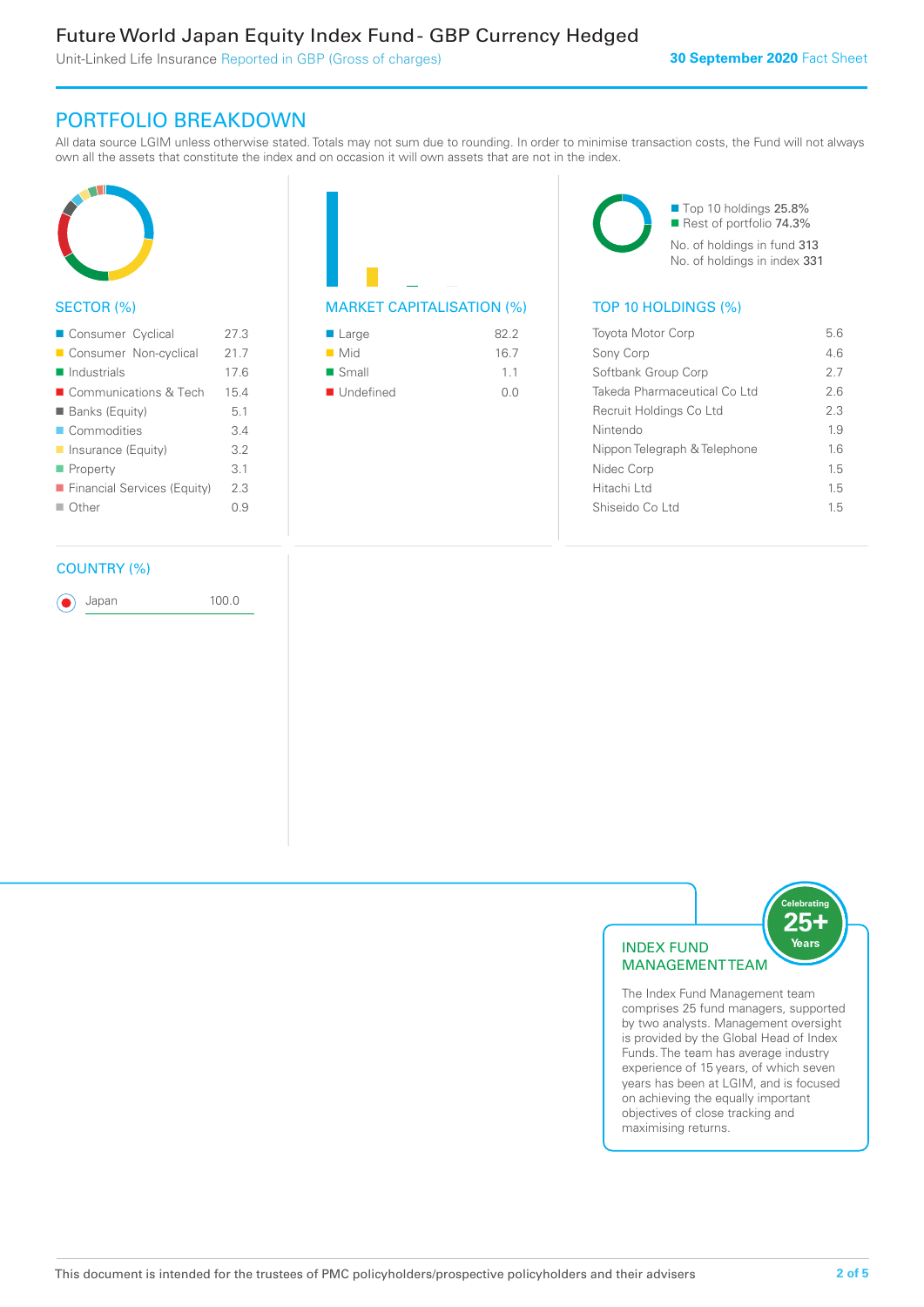Unit-Linked Life Insurance Reported in GBP (Gross of charges)

# ESG COMMITMENT

From diesel emissions to oil spills, there have been many tangible examples in recent years of how failures in the way companies are run can have a harmful impact on the environment, society and investor returns. We believe responsible investing can mitigate the risk of such outcomes and has the potential to improve returns through the integration of environmental, social and governance (ESG) considerations, active ownership and longterm thematic analysis.

# ESG SCORE

**47** ESG score of fund **41** ESG score of index **/100 /100**

We score companies based on environmental, social and governance factors. We use these scores to design ESG-aware tilted indices which invest more in those companies with higher scores and less in those which score lower, while retaining the investment profile of a mainstream index. The ESG Score is aligned to our engagement and voting activities. As a result, this portfolio has an aggregate ESG Score of **47** versus a mainstream index of **41.**

In the fund, we invested more in **113 companies with higher scores** and less in **229 companies with lower scores.**

# ENVIRONMENTAL PERFORMANCE

Carbon dioxide (CO2) is the most significant contributor to greenhouse gas emissions which are driving climate change. Compared to a fund tracking the unadjusted benchmark, the fund will have a different exposure to current and future sources of carbon dioxide emissions.



**29%** Lower carbon reserves intensity than the unadjusted benchmark



**Equivalent to 281 barrels of oil**

# CARBON RESERVES

Carbon reserves are fossil fuels (coal, oil and gas) which, if burnt, will become the carbon emissions of the future. To meet global climate change targets, the unabated use of fossil fuels is expected to decline over time.

The figures below are a measure of the size of carbon reserves held by the fund's underlying companies.

| 287  | 407 |
|------|-----|
| Fund | Ben |

#### **Benchmark** Tonnes of CO<sub>2</sub>e<sup>i</sup> per \$1 million **of market capitalisation**

The fund has 29% lower carbon reserves intensity<sup>ii</sup> compared to a fund tracking the unadjusted benchmark.

The difference in carbon reserves intensity means that for every \$1 million invested in the fund, the exposure to fossil fuels through the underlying companies is reduced by an amount equivalent to **281**  barrels of oil<sup>iii</sup>, compared to having invested in the unadjusted benchmark.



**39%** Lower carbon emissions intensity than the unadjusted benchmark

# CARBON EMISSIONS

Following the global Paris Agreement on climate change, companies in all sectors are expected to reduce their emissions to prepare and adapt for a low-carbon economy.

| 60   | 99               | To |
|------|------------------|----|
| Fund | <b>Benchmark</b> | οf |

Tonnes of CO<sub>2</sub>e per \$1 million **of sales**

The fund has **39%** lower carbon emissions intensity compared to a fund tracking the unadjusted benchmark. Carbon emissions intensity describes the relationship between the carbon emissions of a company and its sales<sup>iv</sup>.

The difference in carbon emissions intensity means that the fund has selected companies where, for the same level of sales, the associated emissions<sup>v</sup> are lower by **39%** compared to a fund tracking the unadjusted benchmark<sup>vi</sup>.

For further information please go to www.lgim.com/esginfo Ø

**The proxy benchmark for this fund is Solactive L&G Japan Index.**

**60**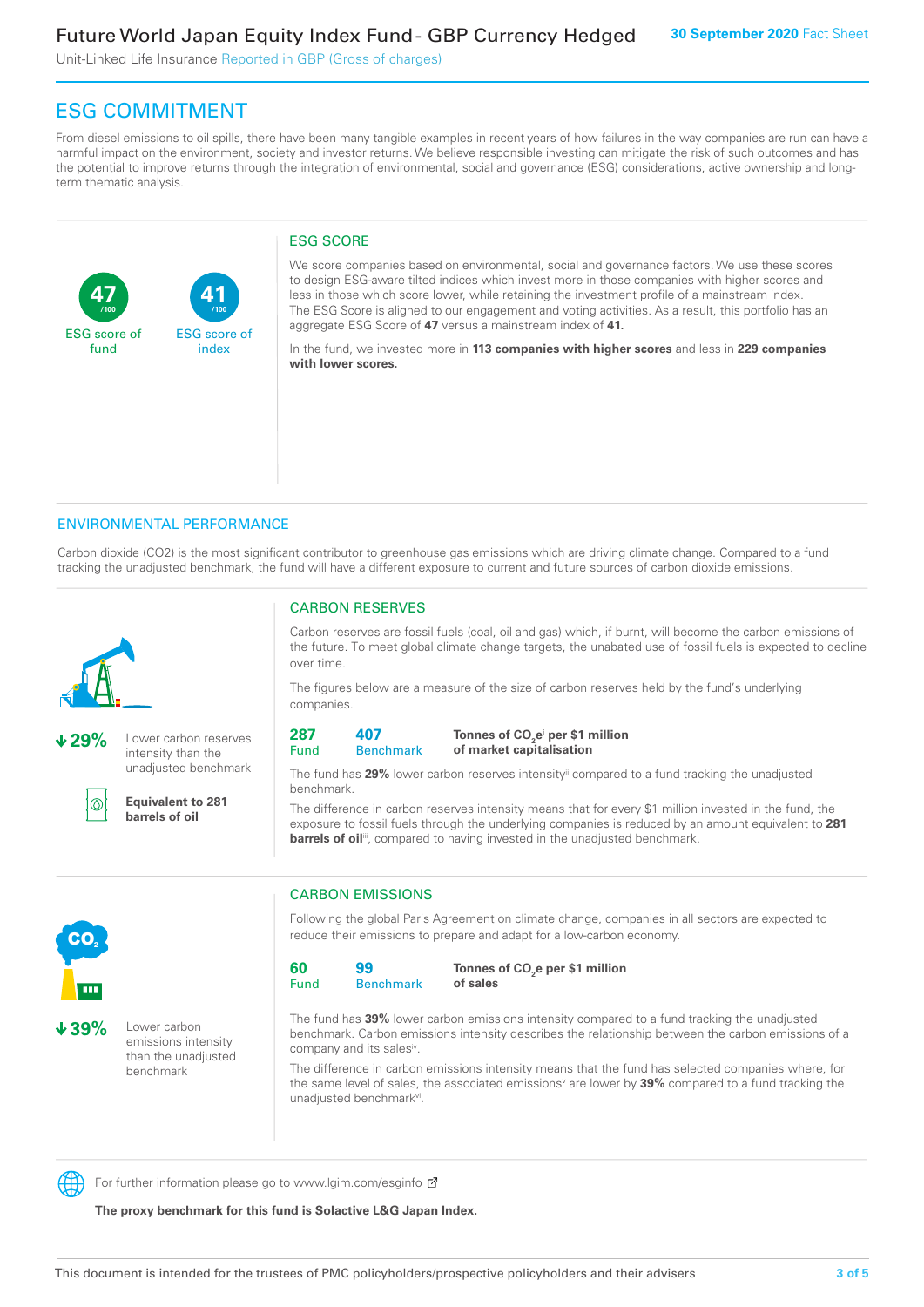# Future World Japan Equity Index Fund - GBP Currency Hedged

Unit-Linked Life Insurance Reported in GBP (Gross of charges)

# **NOTES**

 $^\mathrm{i}$  Carbon dioxide equivalent (CO<sub>2</sub>e) is a standard unit to compare the emissions of different greenhouse gases.

<sup>ii</sup> The carbon reserves intensity of a company captures the relationship between the carbon reserves the company owns and its market capitalisation. The carbon reserves intensity of the overall fund reflects the relative weights of the different companies in the fund.

iii We consider one barrel of oil equivalent to 0.425 tonnes of CO<sub>2</sub>e, based on International Energy Agency and Intergovernmental Panel on Climate Change quidelines.

#### iv The choice of this metric follows best practice recommendations from the **Task Force on Climate-related Financial Disclosures**.

v Data on carbon emissions from a company's operations and purchased energy is used.

vi This measure is the result of differences in weights of companies between the index and the benchmark, and does not depend on the amount invested in the fund. It describes the relative 'carbon efficiency' of different companies in the index (i.e. how much carbon was emitted per unit of sales), not the contribution of an individual investor in financing carbon emissions.

**HSBC:** Source: HSBC Bank Plc. ("HSBC") – HSBC Climate Solutions Database. All rights in the HSBC Climate Solutions Database and data content therein are vested in HSBC. Neither HSBC, nor its affiliates accept any liability for the accuracy or completeness of the HSBC Climate Solutions Database. No further distribution of HSBC data is permitted without HSBC's express written consent.

**Trucost:** Source: S&P Trucost Limited © Trucost 2019. All rights in the Trucost Data and Reports vest in Trucost and/or its licensors. Neither Trucost, nor its affiliates, nor its licensors accept any liability for any errors, omissions or interruptions in the Trucost Data and/or Reports. No further distribution of the Data and/or Reports is permitted without Trucost's express written consent.

**Sustainalytics:** Part of this publication may contain Sustainalytics proprietary information that may not be reproduced, used, disseminated, modified nor published in any manner without the express written consent of Sustainalytics. Nothing contained in this publication shall be construed as to make a representation or warranty, express or implied, regarding the advisability to invest in or include companies in investable universes and/or portfolios. The information is provided "as is" and, therefore Sustainalytics assumes no responsibility for errors or omissions. Sustainalytics cannot be held liable for damage arising from the use of this publication or information contained herein in any manner whatsoever.

The calculations above rely on third party data provided at a point in time that may not cover the entirety of the fund's investments or the fund's benchmark (against which the fund's performance is measured). As a result, what we may report may change as third party data changes and may also differ from other third party calculations.

**Refinitiv:** Source: Refinitiv ESG